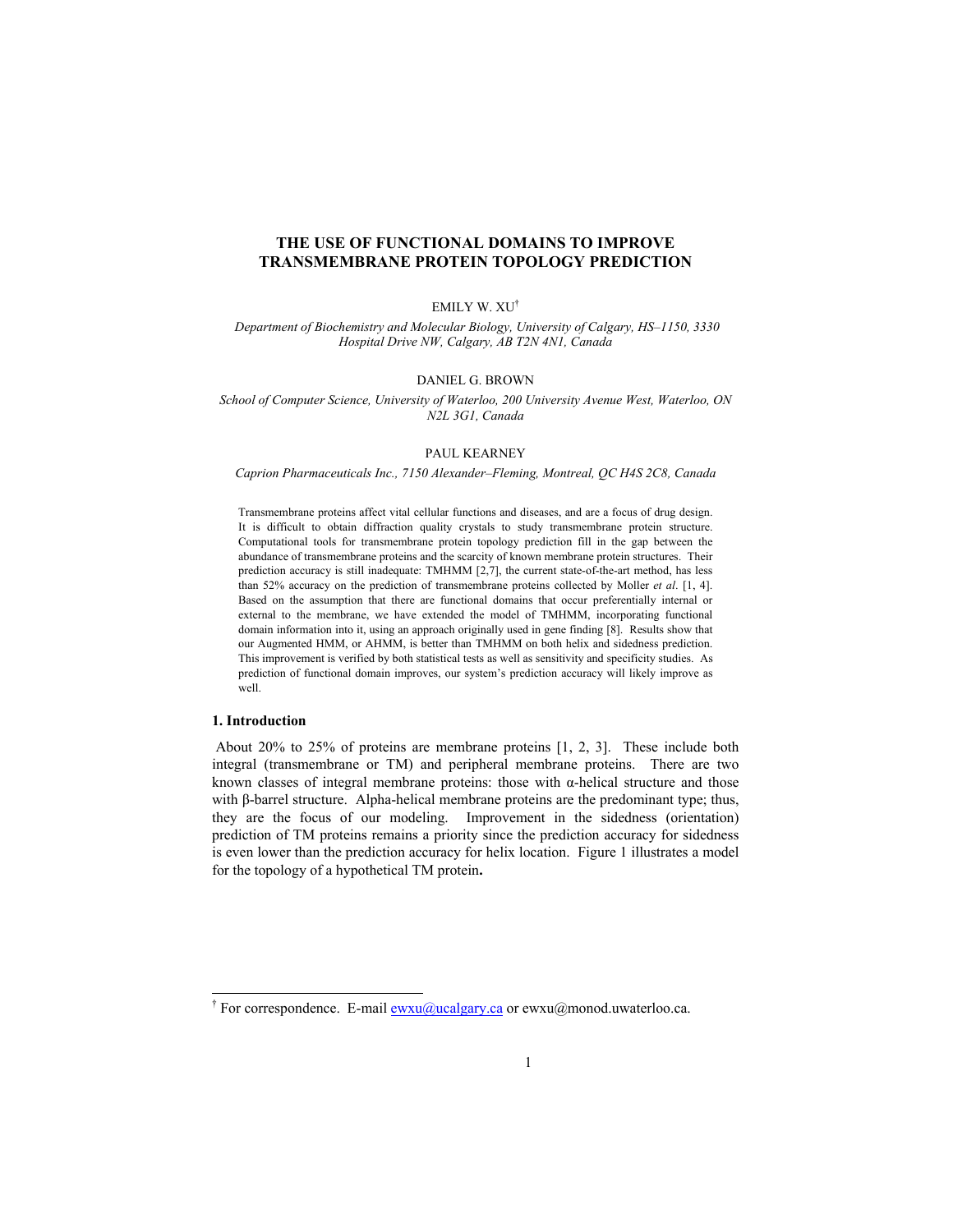

Figure 1: A model to illustrate the topology of a hypothetical transmembrane protein with six helices and three extracellular loops (A, C and E) and two intracellular loops (B and D). Both its N- and C-terminus are internal to the membrane.

#### **2. Computational Prediction of TM Protein Topology**

The basic problem in TM protein topology prediction is to find the location, number and orientation of the membrane spanning segments (helices). There are two kinds of approaches to predict TM protein topology: local and global. The local approach uses a sliding window to calculate scores of certain scales, for example, the hydrophobicity scale. The main weakness of the local approach is the lack of specificity. Compared with the global approach, for the same sequences, the local approach has higher false positives and lower true positives upon prediction. On the other hand, the global approach examines sequences as a whole and does not set any empirical cutoffs and rules [1]. The canonical example of the global approach is hidden Markov model (HMM) based prediction methods.

# *2.1 Features of TM Proteins for* **in silico** *Modeling*

Several features of TM proteins help in predicting topology. For example, helices are more hydrophobic than loops of TM proteins. The positively charged residues arginine (R) and lysine (K) are mainly found on the cytoplasmic side of TM proteins (the Positive-Inside Rule) and play a major role in determining orientation. Hydrophobicity and the Positive-Inside Rule have been used widely in TM protein topology prediction methods.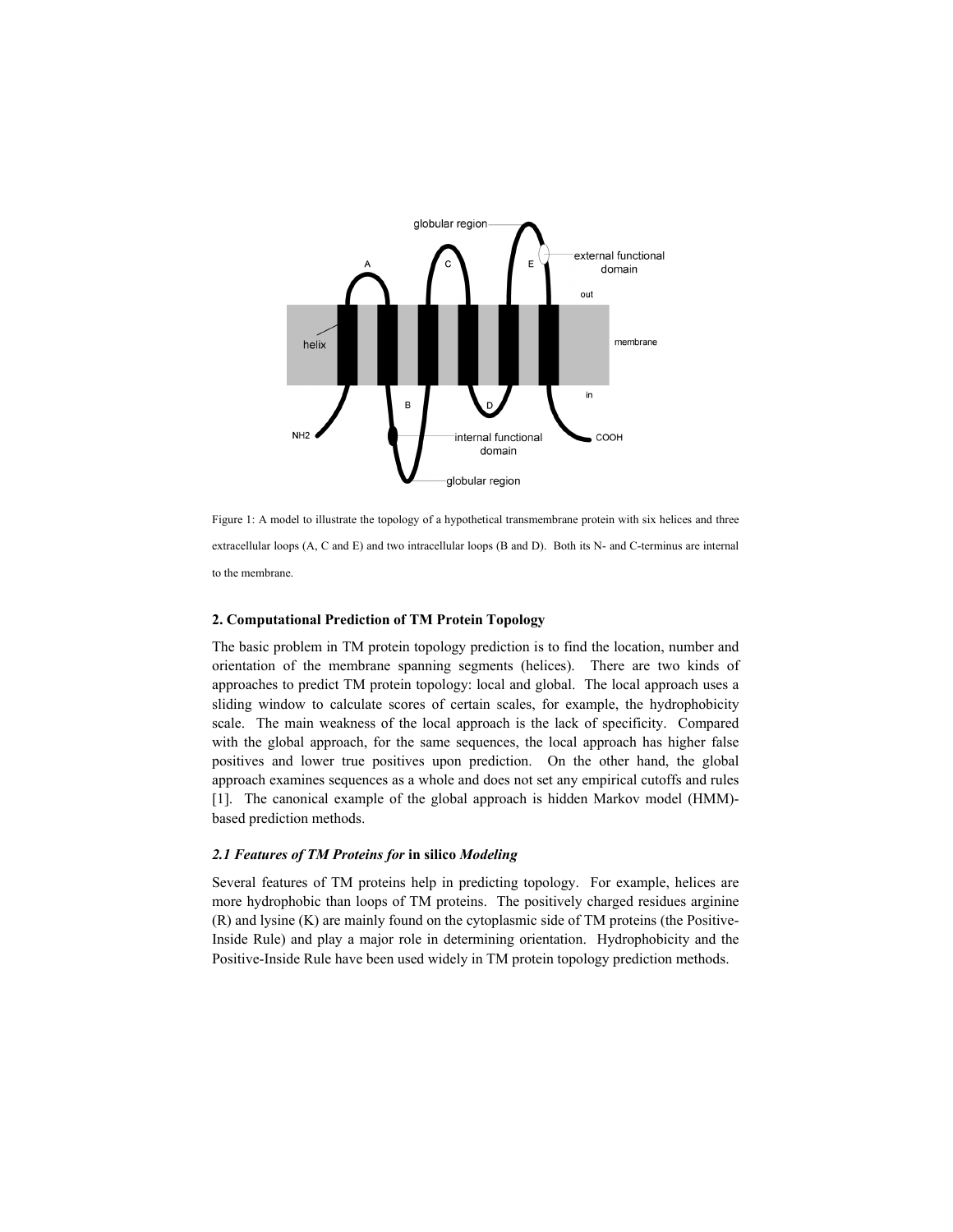#### *2.2 Hidden Markov Model*

An HMM is a probabilistic and generative model. It is a doubly embedded stochastic process. One is hidden and the other is observable. Only the sequence of output symbols is observed, but the states remain hidden [11]. HMMs are "decoded" when one uses an algorithm to predict the state sequence that give rise to a given output sequence. The most popular decoding algorithm is the Viterbi algorithm. The states of this sequence correspond to the features annotated by the HMM on a given sequence. HMMs easily model both sequence distributions and distributions in the lengths of features of sequence elements, such as loops and helices.

# *2.3 Review of Existing HMM Models*

#### *2.3.1 HMM for topology prediction (HMMTOP)*

HMMTOP [5] contains five types of states: inside loop, inside tail, membrane helix, outside tail and outside loop. Two tails between adjacent helices form a short loop and tail-loop-tail form a long loop. Tusnady and Simon found that short loops with lengths between 5 and 30 amino acid residues appeared significantly more often than expected (a different distribution than geometric distribution) [5]. Consequently, they modeled the length of a tail of 1–15 residues. The design of HMMTOP's model is similar to TMHMM on helix and loop structure.

#### *2.3.2 Transmembrane HMM (TMHMM)*

TMHMM contains seven different types of states: one for the helix core, two for caps on either side, one for loops on the cytoplasmic side, two for short and long loops on the non-cytoplasmic side, and one for 'globular domains' in the middle of a loop. This slight expansion in number of state varieties may give greater sensitivity to the variation of the amino acid compositions than five states [6]. Because of the limited number of proteins of known topology for training, for each state type, there are a number of states joined with its emission probability to avoid overfitting. The transition matrix is a sparse matrix. There is no difference in the models of TMHMM 1.0 and TMHMM 2.0 (collectively known as TMHMM in this paper), but TMHMM 2.0 was retrained on the same data set. TMHMM 2.0 has higher prediction accuracy over TMHMM 1.0 [1]. TMHMM models helices 15–35 residues long, the longest among current HMM models. Sonnhammer *et al*. set the loop ladder length to 10 amino acids long based on observation made during prediction [7].

# *2.3.3 Current programs do not incorporate functional domains*

HMMTOP 2.0 [5] added some preliminary experimental information (including pattern predictors) on top of the HMMTOP 1.0 to help improve prediction accuracy. It allows the user to localize one or more sequence segments in any of the five structural regions used in HMMTOP. Moller *et al.* also suggested using additional information such as

3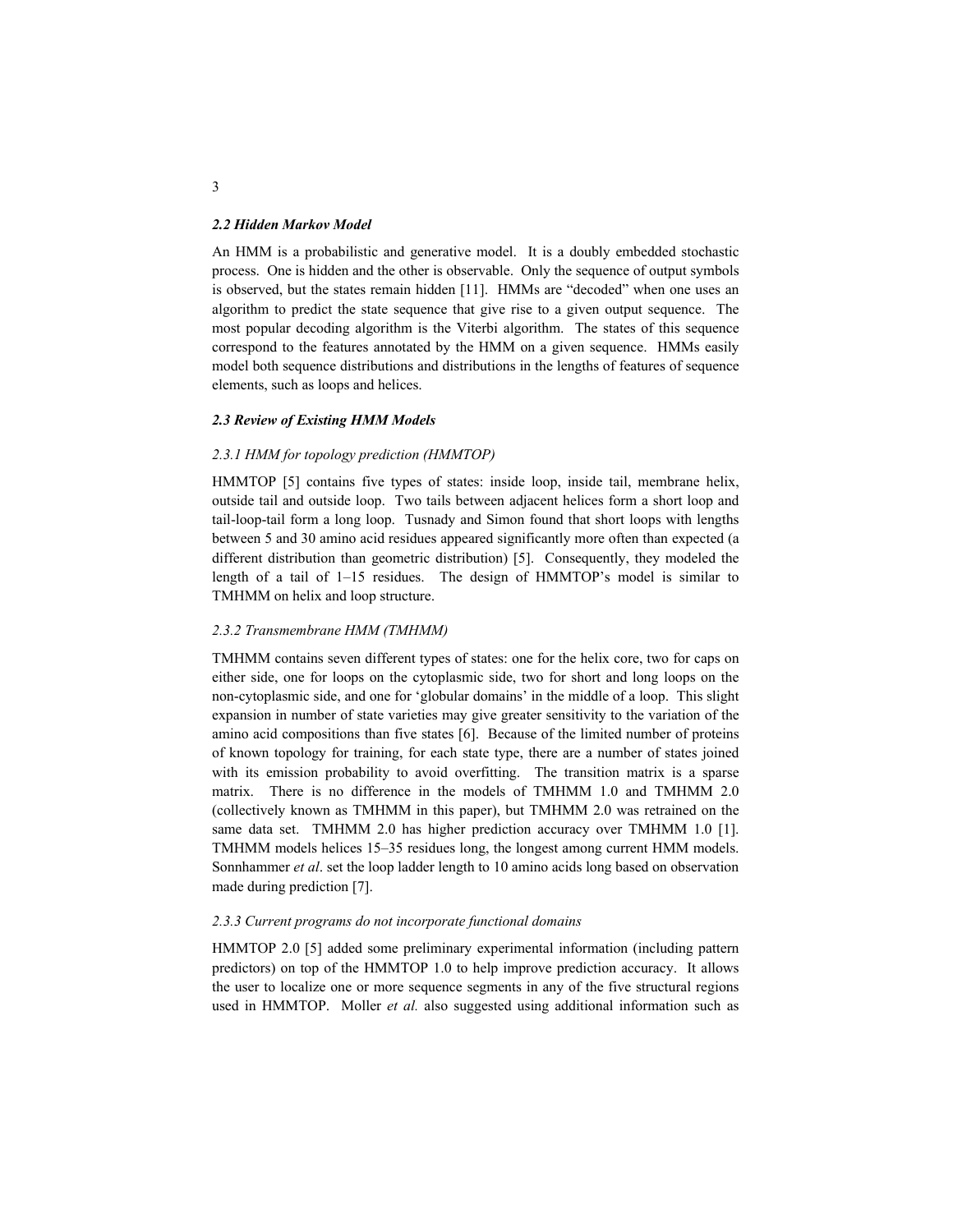protein domains or post-translational modifications when the prediction from TMHMM is in doubt [1]. However, information on protein domains or post-translational modifications has not been automatically implemented into any of these programs.

# **3. Adding Functional Domains to TMHMM to Improve the Prediction Accuracy**

Here, we introduce AHMM, which incorporates pattern and domain predictors externally into TMHMM, to adjust the probabilities of certain topologies at certain positions in a sequence. We predict that incorporation of internal and external functional domains can augment prediction accuracy of TMHMM.

# *3.1 Viterbi Algorithm*

There are exponentially many state paths  $\pi$  corresponding to a given sequence  $x$ . We use the Viterbi algorithm [13] to find the most probable state path  $\pi$ , to be the optimal state path for a given sequence, i.e. the state path that maximizes  $P(x, \pi)$ .

#### *3.2 Method*

We have changed the way TMHMM computes the Viterbi probability of the possible topologies of an input sequence, by taking advantage of signature and domain predictors found in the sequence. We boost the probability of topologies that predict internal functional domains as internal, and external functional domains as external to the membrane. We decrease the probability of other topologies accordingly. Our functional domains will be described in full detail in Section 3.3.

For a signature, the probability of topologies is modified only at its start position. For a domain, the probabilities of topologies are modified at both the start position and end position of the domain.

Our augmented model uses a technique first implemented in the gene finder GenomeScan [8] to modify the HMM probabilities when a signature or domain predictor is encountered. For example, for an internal signature: for sequence *x*,  $P(\pi_i, x \mid H)$ is the probability of topology  $\pi_i$  at the position of the signature given that it is internal. *H* denotes the signature is internal.  $P_H$  denotes the probability that the signature is internal.  $\Phi$ <sub>H</sub> denotes the set of topologies that identify the protein as internal at the position of the signature.  $P(\Phi_H)$  denotes the unaugmented probability that the site is predicted to be internal at the position of the signature.  $P(\pi_i, x)$  is the probability of topology  $\pi$ <sub>i</sub>, as calculated by Viterbi algorithm for decoding HMM sequences. Since

$$
P(\Phi_H) < 1, \frac{P_H}{P(\Phi_H)} > P_H
$$
, therefore  $\frac{P_H}{P(\Phi_H)} + (1 - P_H)$  is always greater

than 1, and  $(1 - P_H)$  is always less than 1. Specifically,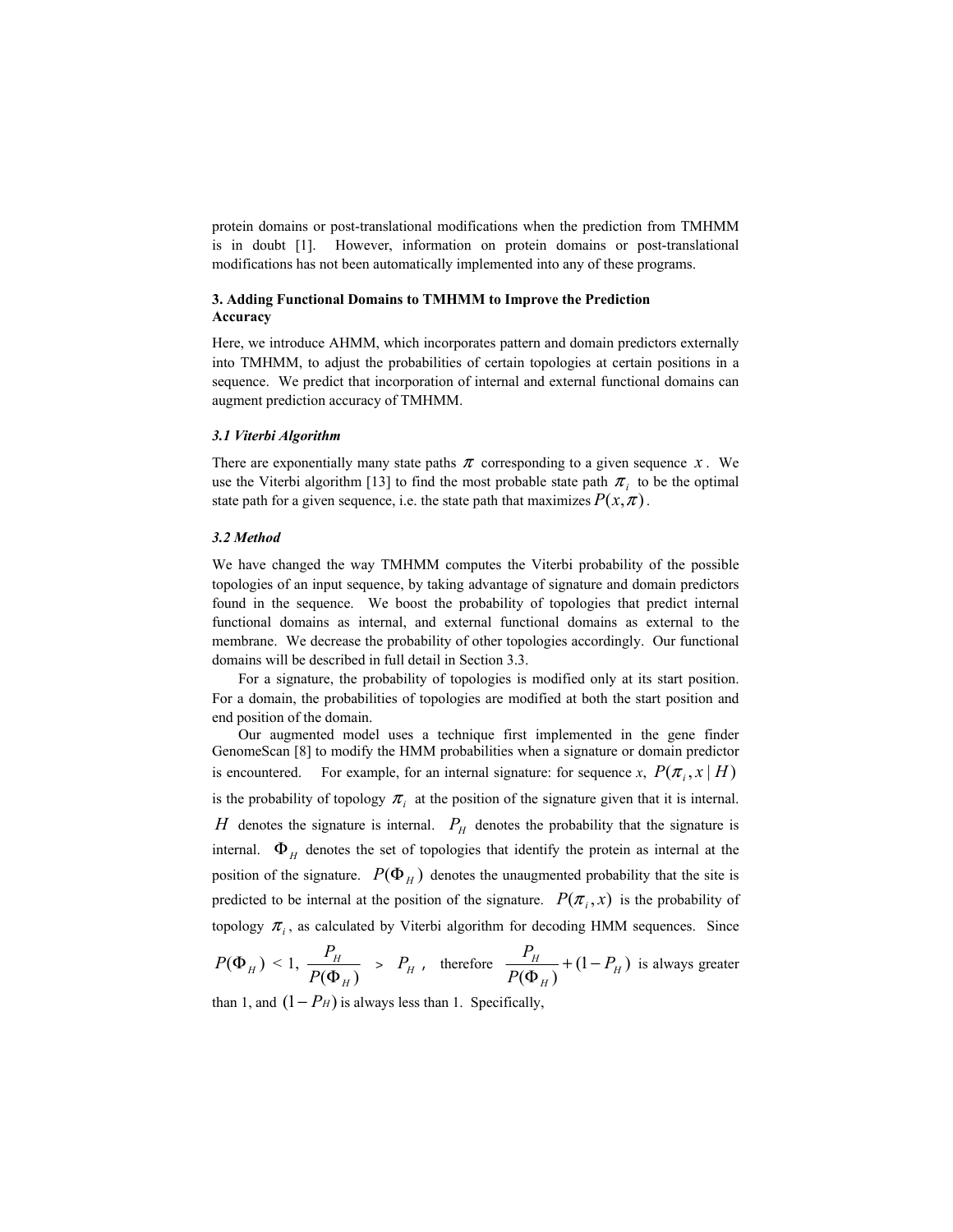$$
P(\pi_i, x \mid H) = \begin{cases} \left(\frac{P_H}{P(\Phi_H)} + (1 - P_H)\right) \bullet P(\pi_i, x), & \text{if } \pi_i \in \Phi_H\\ (1 - P_H) \bullet P(\pi_i, x), & \text{if } \pi_i \notin \Phi_H \end{cases}
$$

For example, from position 240 to position 440 of sequence ENVZ\_ECOLI, there exists a HIS\_KIN (Histidine kinase domain profile) domain. It is supposed to be internal. Since TMHMM predicts this region as external, it gives the wrong prediction. However, AHMM boosts the probability for topologies being internal at both position 240 and 440 by using the first part of the formula

$$
(\left(\frac{P_H}{P(\Phi_H)} + (1 - P_H)\right) \bullet P(\pi_i, x), \text{ if } \pi_i \in \Phi_H). \text{ On the other hand, it lowers the}
$$

probability for topologies being external at the two positions by using the second part of the formula ( $(1 - P_H) \bullet P(\pi_i, x)$ , if  $\pi_i \notin \Phi_H$ ). It gives the correct prediction (Figure 2).



Figure 2: Topologies of ENVZ\_ECOLI predicted by TMHMM and AHMM respectively.

5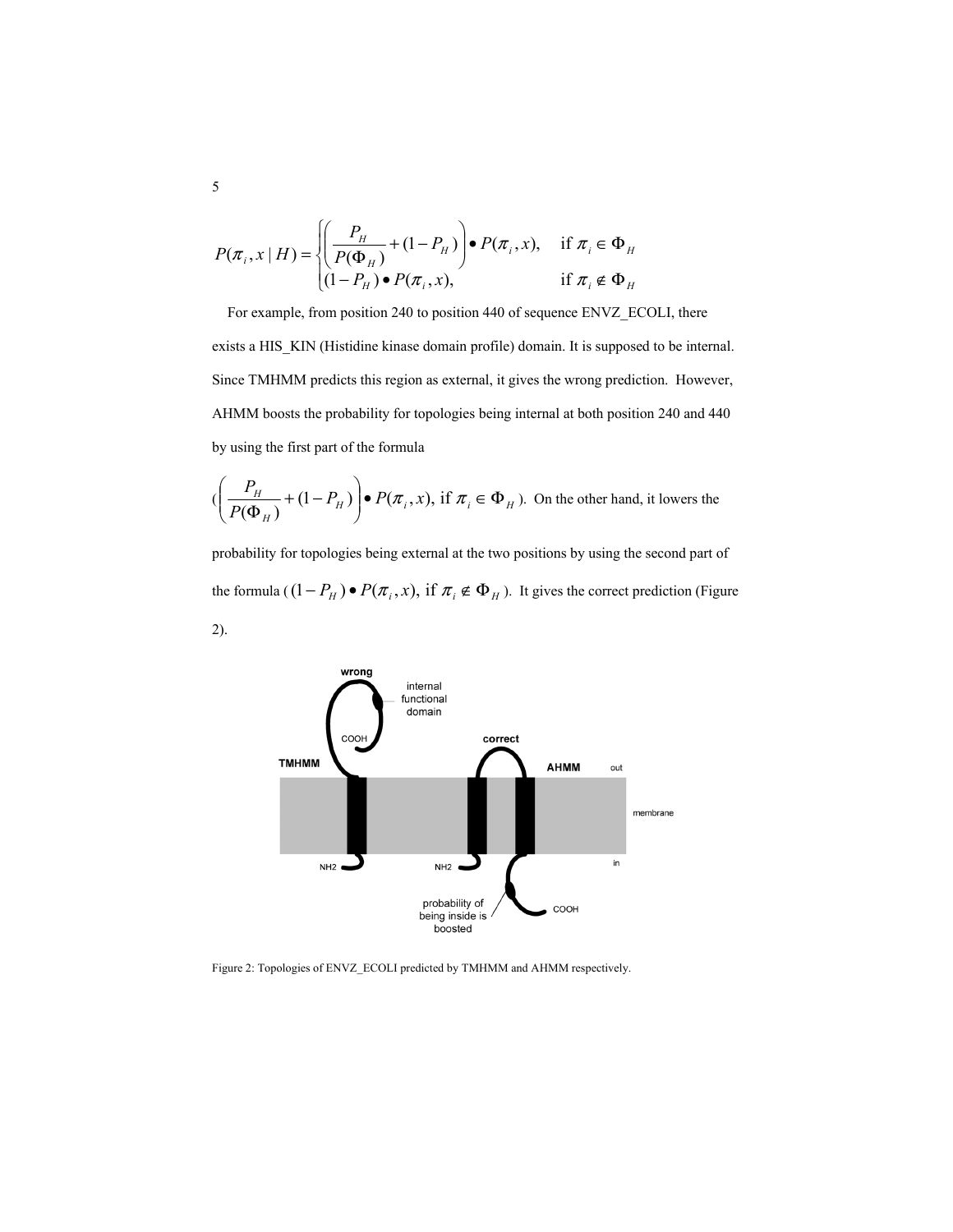#### *3.3 Definition of Pattern and Domain Predictors*

A particular cluster of amino acid types in a protein sequence is known as a pattern, motif, signature, or fingerprint [9]. It represents a conserved region of several proteins. In this paper, we use "signature" to emphasize a PROSITE specific pattern versus its consensus pattern.

Domains refer to functional or structural domains that are not detected by patterns because of their extreme sequence divergence. PROSITE identifies domains with position specific score matrices (PSSM [13], also known as profiles). We use the term "functional domains" in this paper to refer to PROSITE signature and domain predictors.

#### *3.4 Selection of Pattern and Domain Predictors*

We use computational approach to choose specific signatures and domains that are located preferentially internal or external to the membrane. We identified them as follows:

- 1. Use ps scan, a perl program in PROSITE, to run the training sequences against PROSITE database to obtain the corresponding signature(s) and/or domain(s) for each sequence with profile cut-off level  $L = 0$  (trusted cut-off for positive matches).
- 2. For each PROSITE signature or domain detected in the training sequences, check to see where it resides with respect to the membrane and how many non-redundant sequences contain it.
- 3. If a signature or domain appears exclusively on one side of the membrane at least twice, it is selected for further test.
- 4. Incorporate all signatures and domains selected from step 3) into Viterbi algorithm and exclude all signatures and domains that cause an error during the prediction on training sequences. The remaining signatures and domains are the potential predictors. They are then tested on the test sequences. In this experiment, we arbitrarily set  $P_H$  as 0.6 because we do not know its true value.

### **4. Experimental Results**

After computationally extracting functional domains from training data and testing on the test data, we also conducted experiments to test the robustness of AHMM as well as its sensitivity and specificity on helix and sidedness prediction.

## *4.1 Data Sets*

We used two data sets for our experiments. One is a 157 protein data set from the TMHMM training set [7] and the other is a 72 protein data set from the collection of Moller *et al.*. They are all TM proteins with experimentally known topology.

The 157 protein data set is chosen as training data to extract potential pattern and domain predictors for AHMM. The data set includes both eukaryotic, prokaryotic and organelle TM proteins.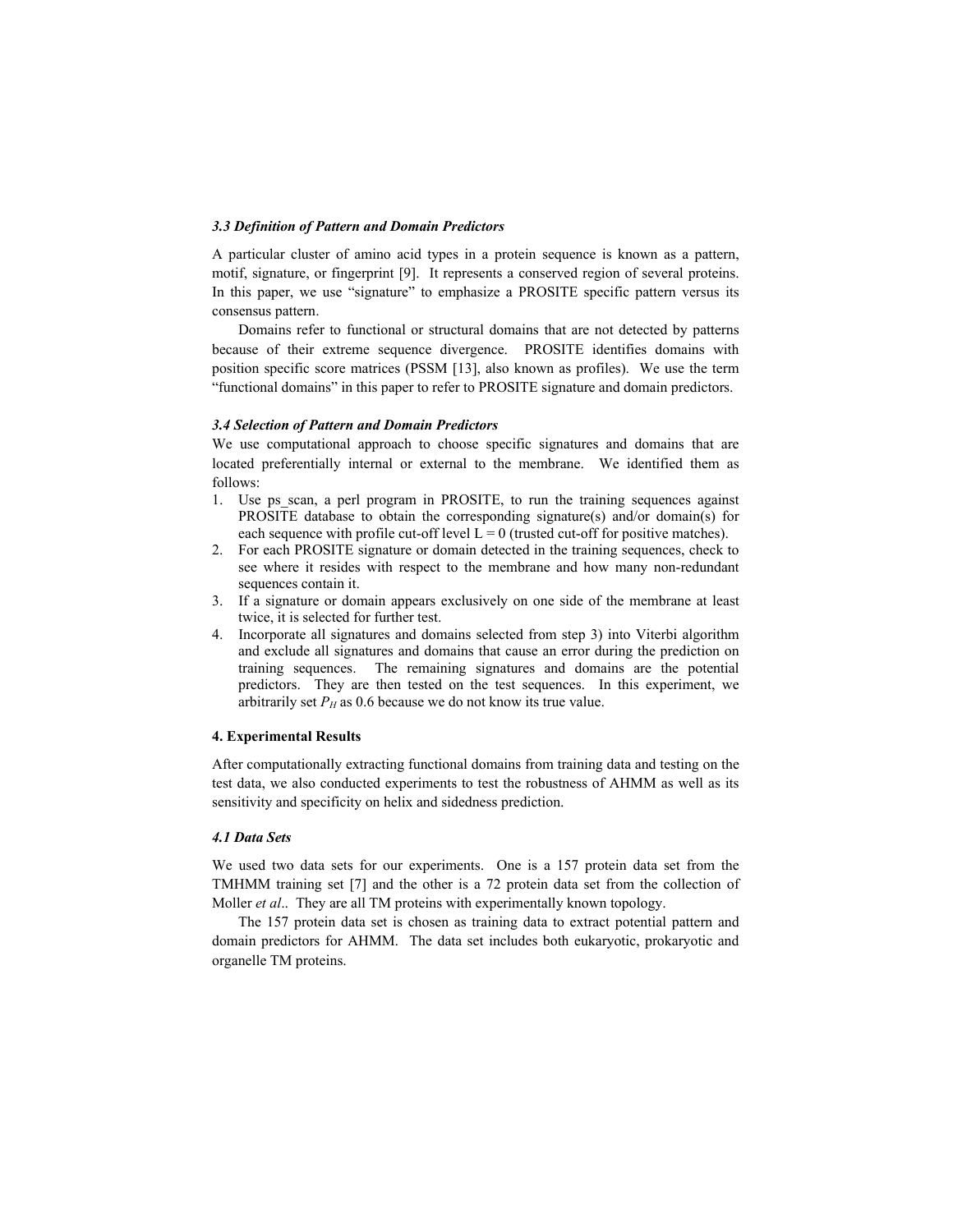The test data is from the Moller *et al*. collection, though we excluded organelle and all membrane proteins that have not been completely annotated and those present in the 157 protein data set. Thus, only 72 protein sequences were used as test data.

The prediction accuracy (the percentage of correctly predicted sequences) for TMHMM on the 157 protein data set is approximately 79%, whereas on the 72 data set is 55.56%, or 40 out of 72 sequences.

# *4.2 Test for the Robustness of AHMM*

We incorporated the potential signature and domain predictors extracted from the 157 sequences into Viterbi algorithm and tested them on the 72 sequences. With profile cutoff level  $L = 0$ , we found one sequence (CPXA\_ECOLI) predicted wrongly by TMHMM 2.0 but correctly by AHMM.

In order to test the robustness of the method, we re-sampled and evaluated a total of 229 sequences (the 157 training plus 72 test sequences) twenty times at both amino acid level<sup>1</sup> and sequence level<sup>2</sup>. That is, we randomly selected 157 non-redundant sequences from the 229 sequences as training sequences and the rest as test sequences. Then, we conducted the computational selection of signatures and domains from the training sequences and tested them on the test sequences. We repeated this twenty times. Only the test results are shown below (Table 1). The comparison between AHMM and TMHMM is made only on the test sequences with identified PROSITE functional domains.

<sup>&</sup>lt;sup>1</sup> The percentage of overlap of amino acids with the reference topology.

 $2^2$  For each helix in the reference topology, if at least 5 amino acids in the prediction overlap with it, we believe at sequence level the helix prediction is correct. If the Nterminus orientation is also correct, then the topology prediction is correct.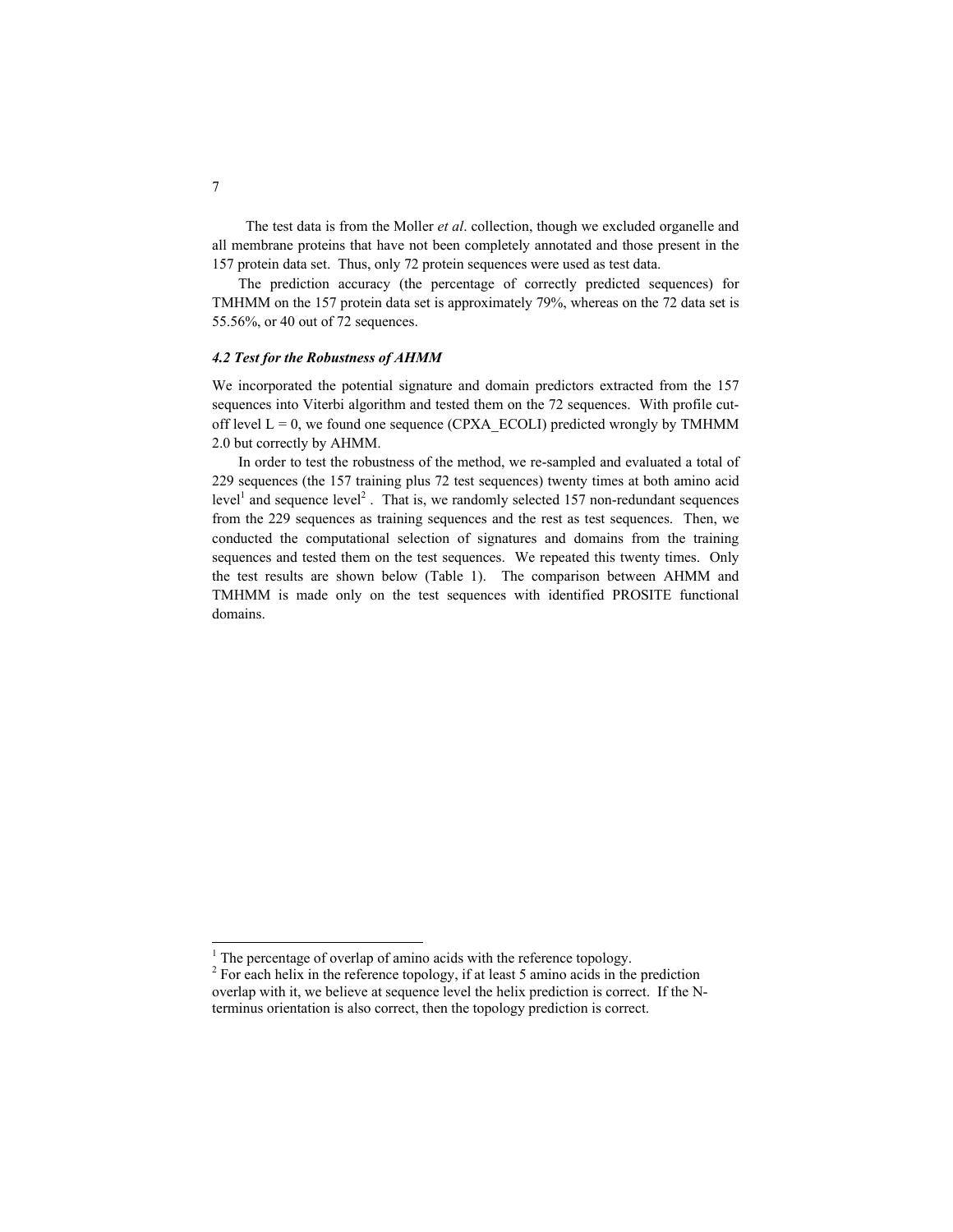| run               | 72 (amino acid level) |          |             | 72 (sequence level) |                |                |                |      |
|-------------------|-----------------------|----------|-------------|---------------------|----------------|----------------|----------------|------|
|                   | TMHMM2.0              | TMHMM1.0 | <b>AHMM</b> | same                | better         | worse          | $\text{ISD}^3$ | # of |
|                   |                       |          |             |                     |                |                |                | seqs |
|                   | 0.8588                | 0.8547   | 0.9435      | 14                  | 3              | $\mathbf{0}$   | 22             | 17   |
| $\overline{c}$    | 0.8266                | 0.7246   | 0.8654      | 10                  | $\overline{c}$ | $\theta$       | 12             | 12   |
| 3                 | 0.8911                | 0.7923   | 0.9775      | 16                  | 3              | $\mathbf{0}$   | 29             | 19   |
| 4                 | 0.8605                | 0.8282   | 0.9775      | 13                  | 4              | $\mathbf{0}$   | 26             | 17   |
| 5                 | 0.9614                | 0.8856   | 0.9410      | 14                  | $\overline{c}$ | $\overline{c}$ | 27             | 18   |
| 6                 | 0.7429                | 0.7661   | 0.9819      | 7                   | 5              | $\theta$       | 20             | 12   |
| 7                 | 0.8456                | 0.7391   | 0.9799      | 8                   | 3              | $\mathbf{0}$   | 16             | 11   |
| 8                 | 0.9083                | 0.9085   | 0.9754      | 12                  | 1              | $\theta$       | 20             | 13   |
| 9                 | 0.9663                | 0.9660   | 0.9660      | 15                  | $\mathbf{0}$   | $\mathbf{0}$   | 17             | 15   |
| 10                | 0.7730                | 0.7560   | 0.9563      | 11                  | 4              | $\theta$       | 21             | 15   |
| 11                | 0.8936                | 0.8894   | 0.9670      | 10                  | $\overline{c}$ | $\mathbf{0}$   | 17             | 12   |
| 12                | 0.8291                | 0.7357   | 0.9401      | 12                  | 4              | $\mathbf{0}$   | 23             | 16   |
| 13                | 0.9279                | 0.9253   | 0.9790      | 10                  | $\overline{c}$ | $\mathbf{0}$   | 12             | 12   |
| 14                | 0.9454                | 0.8445   | 0.9813      | 12                  | $\overline{2}$ | $\mathbf{0}$   | 20             | 14   |
| 15                | 0.8722                | 0.8369   | 0.9792      | 11                  | $\overline{2}$ | $\theta$       | 23             | 13   |
| 16                | 0.7557                | 0.7329   | 0.9818      | 7                   | $\overline{4}$ | $\mathbf{0}$   | 15             | 11   |
| 17                | 0.8285                | 0.7584   | 0.9459      | 11                  | 4              | $\theta$       | 24             | 15   |
| 18                | 0.7136                | 0.5807   | 0.9382      | 6                   | 4              | $\theta$       | 18             | 10   |
| 19                | 0.8164                | 0.8125   | 0.9281      | 13                  | 3              | $\mathbf{0}$   | 19             | 16   |
| 20                | 0.9749                | 0.9353   | 0.9744      | 16                  | $\theta$       | $\mathbf{0}$   | 18             | 16   |
| wayg <sup>4</sup> | 0.8607                | 0.8137   | 0.9587      |                     | 0.1901         | 0.007          |                |      |

Table 1. Comparison between TMHMM and AHMM at amino acid level and at sequence level for test sequences with functional domains from 20 resamplings. Column TMHMM2.0 is the percentage of correctly predicted amino acids by TMHMM 2.0 over sequences with potential PROSITE functional domain predictors; similarly, column TMHMM1.0 is the percentage of correctly predicted amino acids by TMHMM 1.0 and column AHMM is the percentage of correctly predicted amino acids by AHMM.

<sup>1</sup>better—number of sequences where TMHMM 2.0 predicted wrongly but AHMM predicted correctly

<sup>2</sup>worse—number of sequences where TMHMM 2.0 predicted correctly but AHMM predicted wrongly

3 ISD—number of signatures and domains identified

4 wavg (weighted average) = total number of correctly predicted amino acids / total number of amino acids of all sequences with functional domains.

Column "# of seqs" lists the actual number of sequences for comparison between TMHMM and AHMM at each run. The actual number of sequences for comparison depends on the number of sequences containing identified functional domains.

At amino acid level, we computed the weighted average for sequences with functional domains at each run and over all twenty runs (Table 1). We calculated the mean of the differences between AHMM and TMHMM for 20 runs and its confidence interval (C.I.). We also calculated the mean of the differences between "better" and "worse" for 20 runs and its confidence interval. On average, AHMM predicted correctly 9.94% more with 95% C.I. = (6.43%, 13.45%) at amino acid level and 20.35% more with 95% C.I. =  $(14.43\%, 26.27\%)$  at sequence level than TMHMM for sequences with functional domains. AHMM also has smaller standard deviation (SD) than TMHMM (data not shown) for prediction at amino acid level. This result is verified by a four-time 5-fold cross-validation.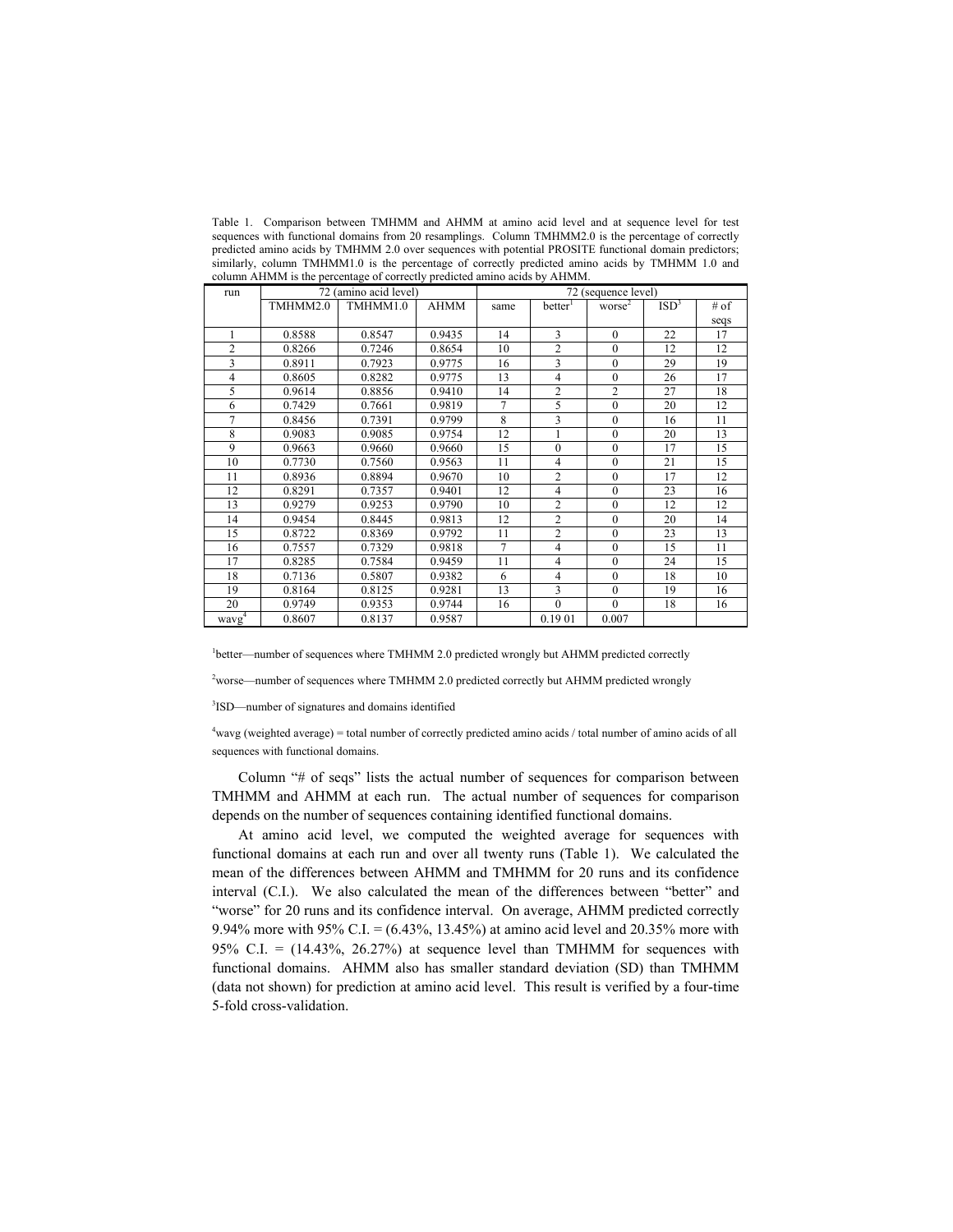Only two sequences were predicted correctly by TMHMM but wrongly by AHMM in the twenty resamplings. This occurred because a particular signature (the EGF-like domain signature 2) appeared on the different side of the membrane in the test data than it was in the training data.

Functional domains for the above experiment were obtained from PROSITE release 18.9 of 4-Oct-2003 with profile cut-off level  $L = 0$ .

We conducted statistical tests to test the results from 20 runs of resampling at amino acid level. The hypothesis is that there is no difference between AHMM and TMHMM. Since the population of TM proteins might not be normally distributed, we conducted non-parametric tests, sign test and Wilcoxon Matched-Pairs Signed-Ranks Test over 20 runs to compare weighted averages between TMHMM and AHMM for sequences with functional domains. We ran all statistical tests with SPSS for UNIX release 6.1. 1-tail Ps of all the statistical tests are less than 0.01. This indicates that if the null hypothesis is true, the chance of getting such sample difference in Table 1 is  $P < 0.01$ . Therefore, we reject the null hypothesis and conclude that AHMM is better than both versions of TMHMM for sequences with functional domains.

# *4.3 Sensitivity3 and Specificity4 of TMHMM and AHMM on Helix and Sidedness Prediction*

In addition to the experiments above, we further tested the sensitivity and specificity of TMHMM and AHMM on helix and outsidedness prediction on test sequences with functional domains from the twenty-time resampling (Figure 3).



<sup>&</sup>lt;sup>3</sup> Sensitivity = true positives / (true positives + false negatives) (the number of correct predictions out of the reference number).

l

<sup>4</sup> Specificity = true positives / (true positives + false positives) (the number of correct predictions out of the total number of predictions).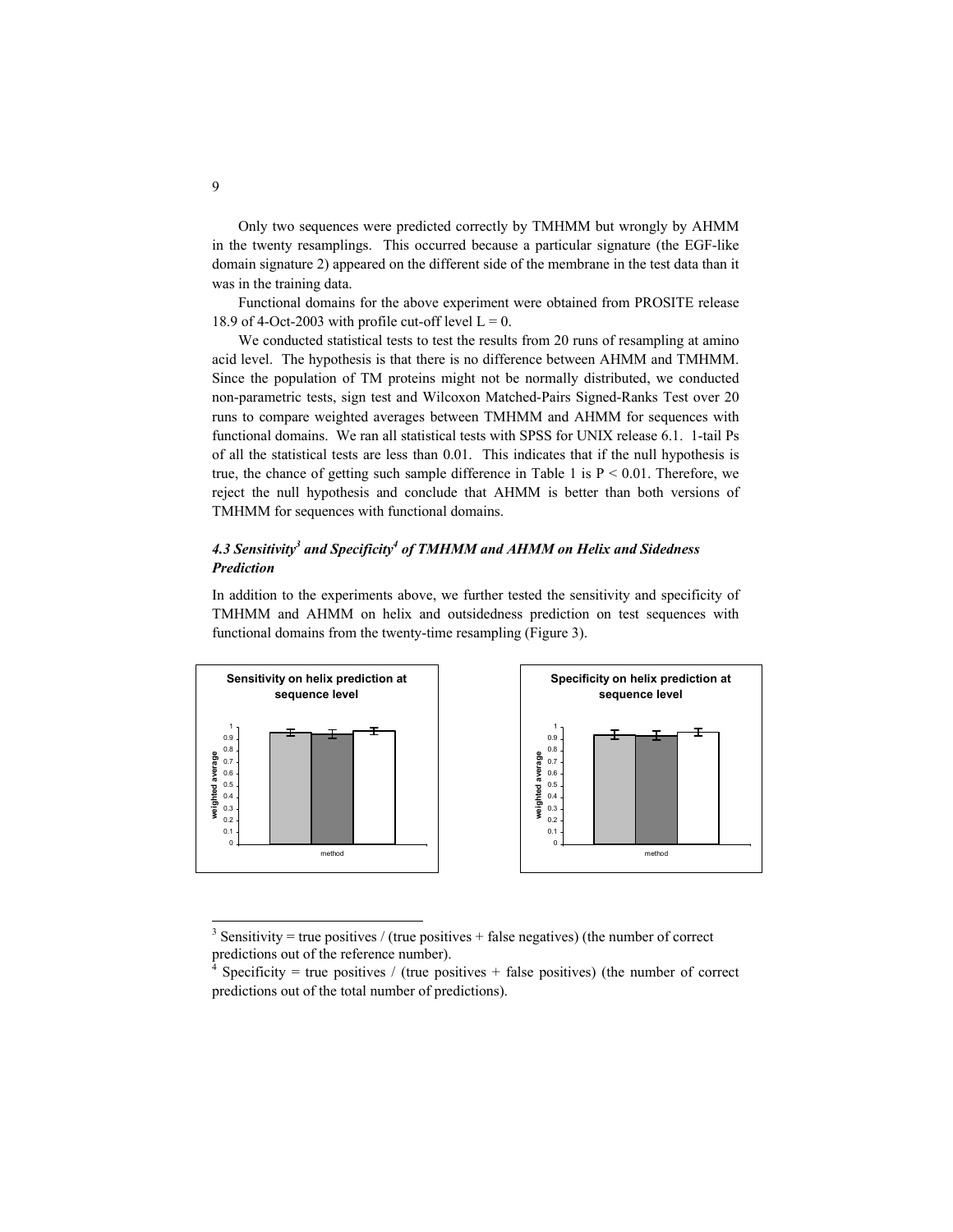

Figure 3. Comparison of weighted average and standard deviation of sensitivity and specificity between TMHMM and AHMM on helix and outsidedness prediction for test sequences with functional domains from 20 resamplings.

We conducted weighted average for each run as well as for all twenty runs. We calculated the mean of the differences between AHMM and TMHMM for 20 runs and its confidence interval. Results show that AHMM is 1.79% more sensitive with 95% C.I.  $=$ (0.53%, 3.04%) and 2.58% more specific with 95% C.I. = (1.49%, 3.68%) than TMHMM on helix prediction and  $4.08\%$  more sensitive with  $95\%$  C.I. =  $(2.34\%, 5.82\%)$ and 11.89% more specific with 95% C.I. =  $(7.18\%, 16.61\%)$  on sidedness prediction for sequences with PROSITE functional domains. Figure 3 illustrates that AHMM is especially more specific and sensitive than TMHMM on sidedness prediction. Except that AHMM has slightly bigger SD than TMHMM for sensitivity on helix prediction, AHMM has smaller SD for all the other tests.

#### **5. Discussions and Conclusion**

AHMM can improve TM protein topology prediction accuracy at both sequence level and amino acid levels. Furthermore, it improves both sensitivity and specificity on helix and sidedness prediction. It fixes not only sidedness errors, but also helix number errors. Sidedness and helix position are not two independent issues. Therefore, topology should be examined as a whole. Following are some discussions on  $P_H$  of the formula, the scope of AHMM, and functional domains.

# *5.1 The Value of*  $P<sub>H</sub>$

There is certain subjectivity in the choice of the value of the probability or weight  $P_H$  for functional domains in the GenomeScan formula. As mentioned earlier, we set  $P_H = 0.6$ for all functional domains incorporated into AHMM. We also tried  $P_H = 0.9$ , which made no difference compared to 0.6. This might suggest that the functional domains in the experiment are fairly specific.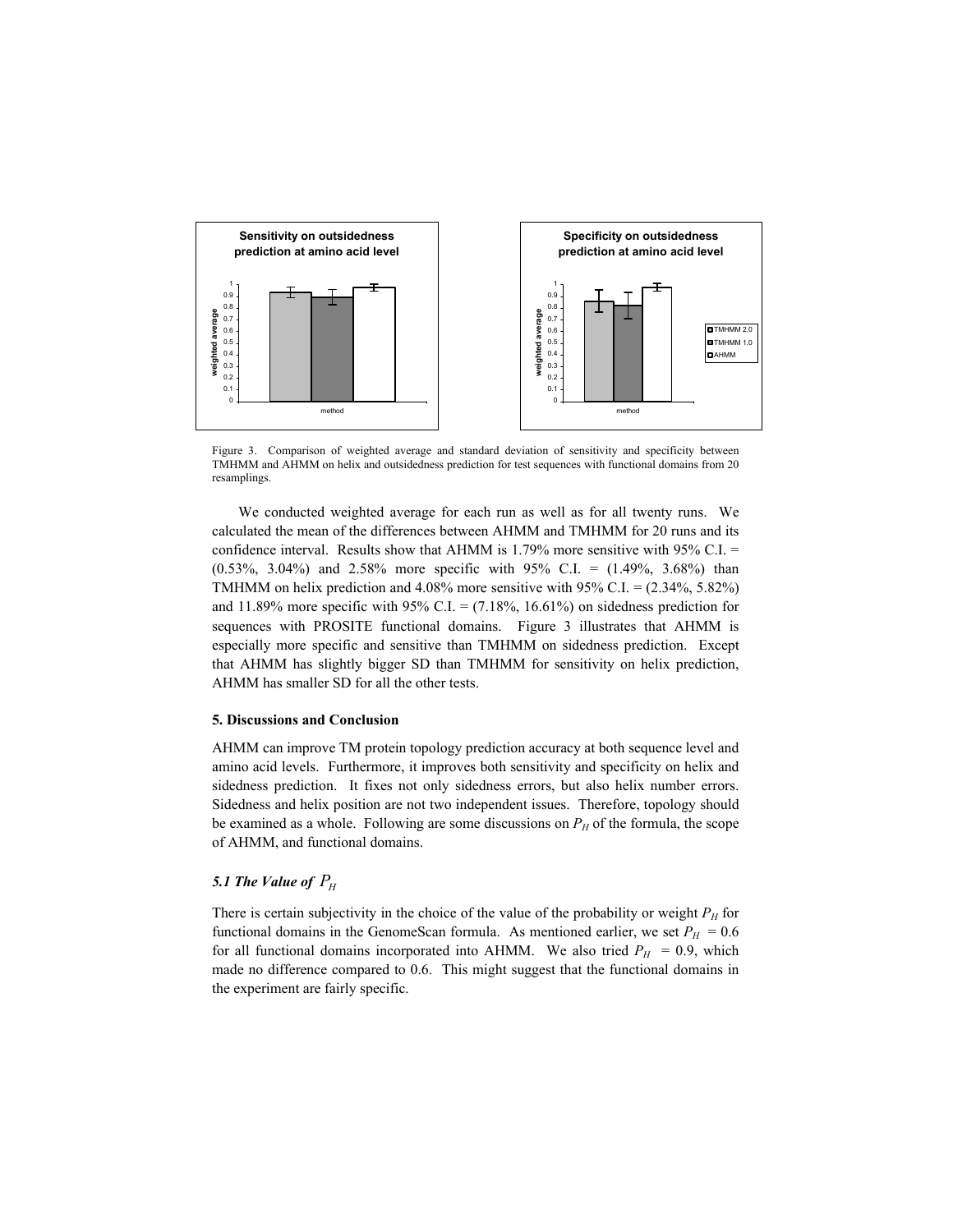#### *5.2 The Scope of AHMM*

We also have an important observation on AHMM. Patterns and domains studied in AHMM were derived from native integral membrane proteins. Thus, AHMM is not valid for predicting artificial membrane proteins. By redistributing positively charged amino acids in the loops, the topologies of artificially engineered membrane proteins are altered. Functional domains reside on one side of the membrane could end up on the different side of the membrane. One example of the artificial membrane proteins is the fusion protein LEP-LEP, which is constructed from *E.coli* inner membrane leader peptidase (LEP).

LEP has two TM segments and a  $N_{out}$ -C<sub>out</sub> toplogy (both N- and C-terminus reside on the cytoplasmic side of the TM protein). The loop containing the PROSITE signature SPASE I 3 (Signal peptidases I signature 3) of LEP is on the external side of the membrane. However, by introducing 3 lysines  $(K)$  to the  $2<sup>nd</sup>$  loop of LEP-LEP, the mutant adopts "leave one out" topology and the loop containing signature SPASE I 3 appears on the internal side of the membrane [10].

### *5.3 Functional Domains and Prediction Accuracy*

Using the Sequence Retrieval System SRS Release 7.1.1, there are 23146 entries in Swiss-Prot [12] and 57496 entries in TrEMBL with keyword "transmembrane" search. We found 12% of Swiss-Prot entries and 4.7% of TrEMBL entries having signatures and domains extracted from the 229 sequences without counting the amino acid RICH domains.

Only a fraction of sequences have PROSITE functional domain predictors. As more and more sequences with known topology are available, we would expect more useful predictors (including those which were filtered out at present) could be found in the future. We also would expect that as more and more signatures and domains are available, the prediction accuracy would be further improved with more potential predictors. With profile cut-off level  $L = 0$ , PROSITE release 18.9 of 4-Oct-2003 was compared with release 17.4 of May 2002. We found more functional domains (i.e. IG\_LIKE Ig-like domain profile) and predicted one more sequence (MYP0\_HUMAN) correctly.

#### **Acknowledgments**

We thank Ming Li, Brona Brejova, Tomas Vinar, John Tsang and Mike Hu from the University of Waterloo, and Peter Ehlers and Tak Shing Fung from the University of Calgary for their helpful discussions and Michel Dominguez from Caprion for his opinion on functional domain sidedness. The research of all authors was supported by the Natural Science and Engineering Research Council of Canada, and the research of the second author was also supported by the Human Frontier Science Program.

11